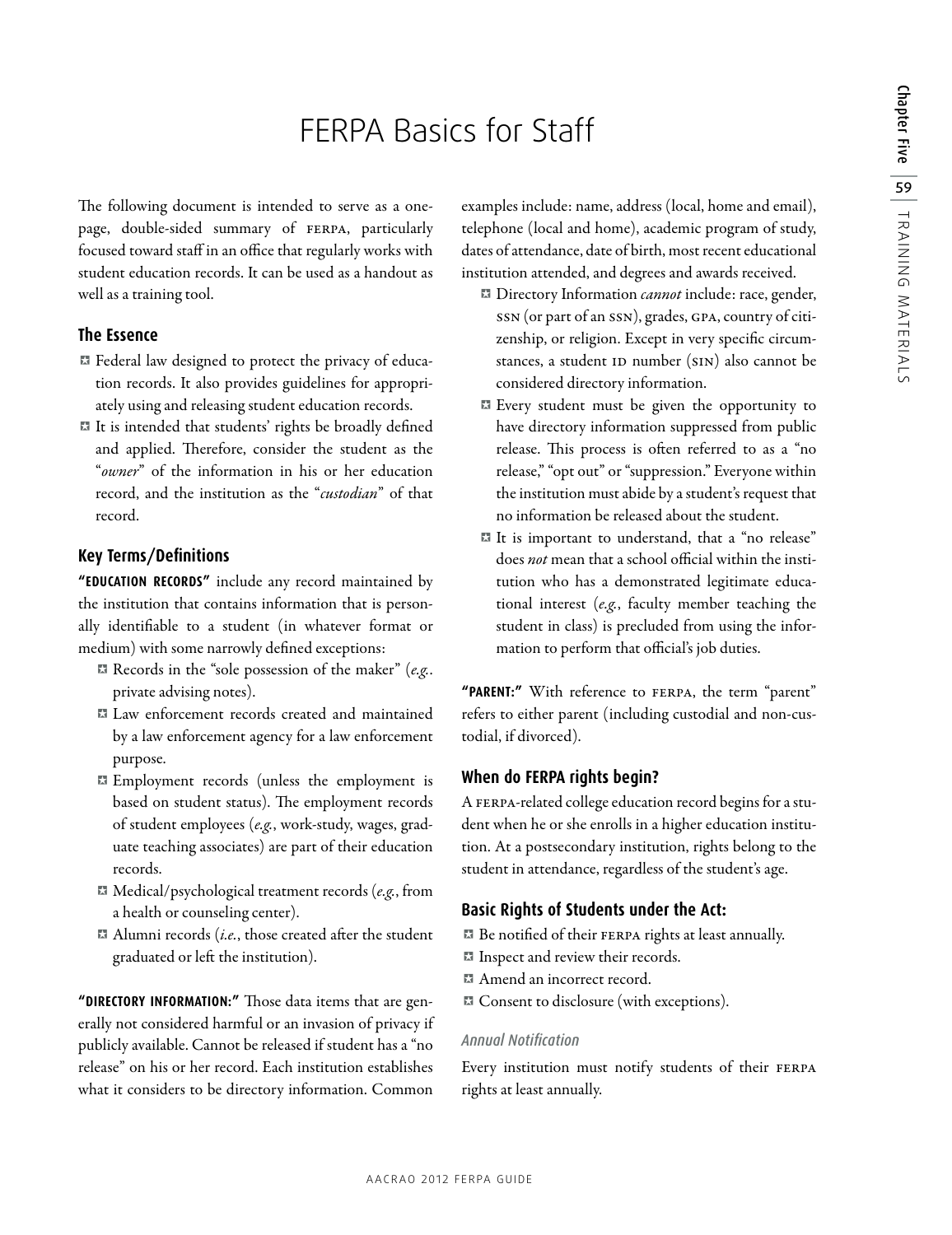*Inspection and Review*

Students have the *right* to see everything in their "education record," except:

- <sup>X</sup> Information about other students.
- <sup>X</sup> Financial records of parents.
- **X** Confidential letters of recommendation if they waived their right of access.

FERPA does not prescribe what records are created or how long they are to be kept; however, you cannot destroy a record once there is a request to inspect and review. It is important to know and understand your institution's records retention policy.

# *Right to Consent to Disclosure*

Start with the premise that the student has the right to control to whom his or her education record is released. Then, there are several exceptions when that permission is not required.

In those instances where a signed release is required, regulations now provide the flexibility to accept an electronic signature.

## WHEN IS PRIOR CONSENT NOT REQUIRED?

The institution may disclose records without consent if certain requirements are met, but it is not required to do so. Some examples of the exceptions to the release requirement include:

- <sup>X</sup> "School officials" with a "legitimate educational interest." Employees and legal agents have access to education records in order to perform their official, educationally-related duties.
- <sup>X</sup> Disclosure to another institution where the student seeks to enroll or is enrolled.
- **E** Disclosure to DOE, state/local education authorities.
- <sup>X</sup> Disclosure in connection with the receipt of financial aid.
- <sup>X</sup> Disclosure to state/local officials in conjunction with legislative requirements.
- <sup>X</sup> Disclosure to organizations conducting studies to improve instruction, or to accrediting organizations.
- <sup>X</sup> Disclosure to parents of *dependent students* (IRS definition). Check to see how your institution expects parents to demonstrate student dependent status.
- <sup>X</sup> To comply with a judicial order or lawfully issued subpoena.
- <sup>X</sup> Disclosure for a health/safety emergency (must document what the emergency was and to whom the information was released).
- <sup>X</sup> Disclosure of directory information provided the student has not requested "no release."
- <sup>X</sup> Disciplinary information:
	- ▶ Disclosure to the alleged victim of a crime of violence, such as information from disciplinary proceedings.
	- ▶ *Only* when found in violation, and *only* for crimes of violence—release of name, sanction and outcome can be made to anyone.
- <sup>X</sup> Disclosure to parents of any student under the age of 21, a violation of federal, state, local or institutional laws/regulations related to substance abuse (provided that other laws governing the institution, such as state law, do not preclude such disclosures).

FERPA rights at a postsecondary institution end with a student's death. However, state law may provide for a continued right to privacy in your state. Students have a formal right to file a complaint with the Department of Education.

# **Checklist for Requests for Access to or Disclosure of Information from Education Records**

- <sup>X</sup> Is the information in question an education record under FERPA?
- <sup>X</sup> Is the information personally identifiable?
- <sup>X</sup> Is the information considered directory information?
	- ▶ Is the subject of the request a current student, or a graduate/student no longer in attendance?
	- ▶ Did the student request a directory hold when he/ she had the opportunity to do so?
	- ▶ Do you need to comply with the request?
- <sup>X</sup> Does the disclosure require signed consent?
	- ▶ Does the disclosure meet one of the exceptions to signed consent found in §99.31 of FERPA?
	- $\blacktriangleright$  Is the disclosure required to supplement other information, such as financial aid information?
- <sup>X</sup> Do you have a State open records law that directs you to treat information differently, but in a way still permitted by FERPA?